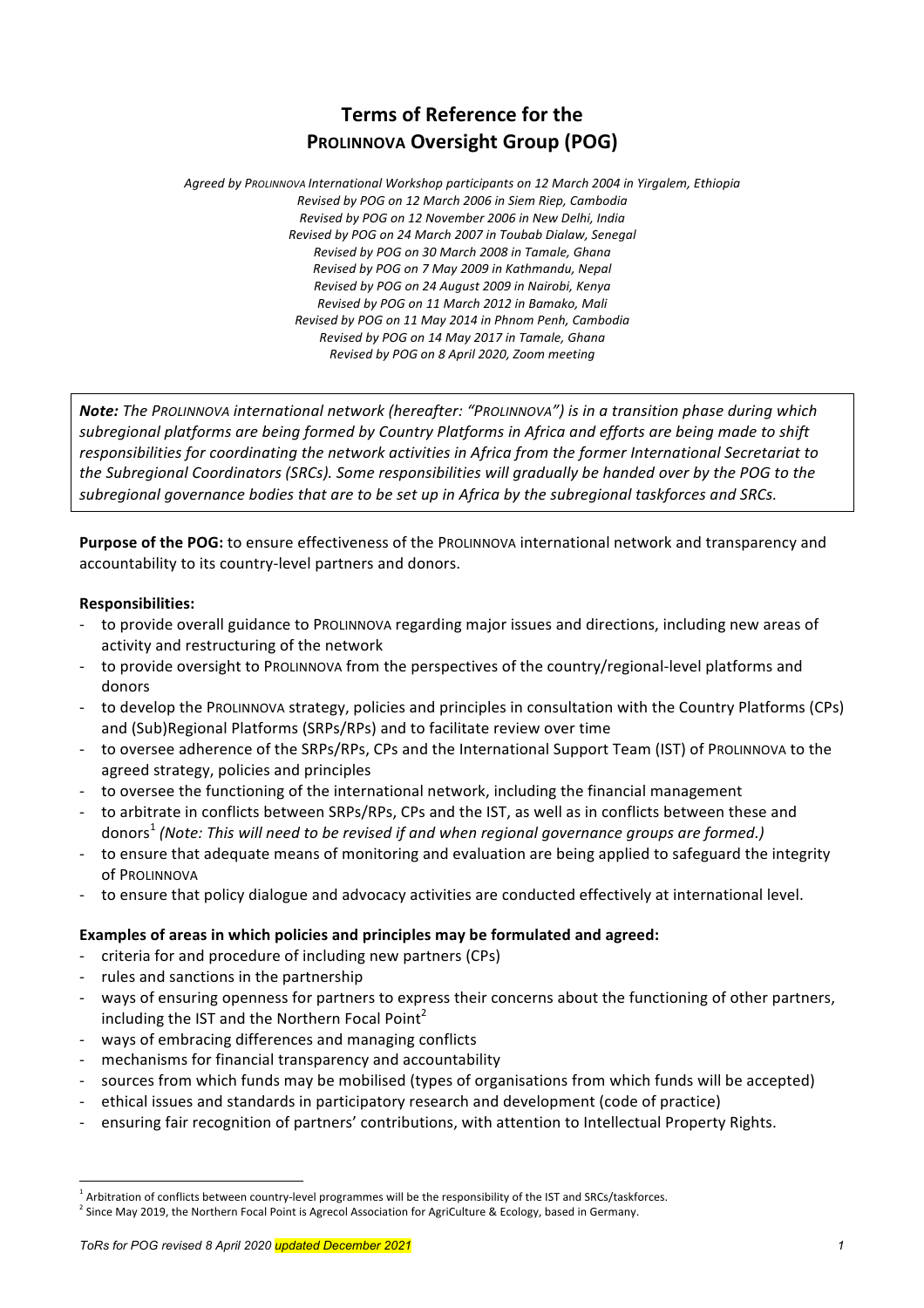# **Considerations:**

- Because of cost considerations, much of the communication of this governance structure must be done virtually.
- The desire for transparency and accountability needs to be balanced against the costs required for very close monitoring.
- There is a need to balance formal and possibly lengthy decision-making procedures and control mechanisms versus the agility and flexibility of grasping opportunities to advance PROLINNOVA's agenda.
- In primarily long-distance discussions and decision-making, large groups are unwieldy.
- From the outset, ProLINNOVA was envisioned as an open network seeking to include partners in as many parts of the world as possible. Therefore, the number of partners is likely to grow, and the governance mechanism will need to be reviewed periodically by a wider group of partners.
- Members in the governance group should include external expertise and "neutrality" (i.e. independent persons not directly involved in activities funded through PROLINNOVA) but should also include perspectives of partners directly involved.

# **Membership:**

The POG will be composed of nine (9) persons:

- 4 independent members, including at least one bringing in the perspective of farmer organisations
- 4 members from Country/(Sub)Regional Platforms (1 from the Latin America, 1 from the Asia-Pacific region, 1 from Eastern & Southern Africa and 1 from West & Central Africa)
- 1 member from the  $IST<sup>3</sup>$

A POG Secretary (ex-officio member) from the IST provides secretarial and organisational support.

POG members will serve for a two-year term, from 1 July until 30 June two years later. The membership of each independent member may be renewed for a second two-year term. A member from a Country/(Sub) Regional Platform may serve for one term only; a person from another platform in the (sub)region will then fill the seat. The member from the IST will change on a rotational basis every two years. The IST will appoint the *ex-officio* member to serve as secretary.

The POG members will elect two co-chairs for a two-year term. A co-chair may be re-elected for an additional term. In electing or re-electing co-chairs, attention will be given to ensuring some degree of continuity, i.e. replacing both co-chairs at the same time will be avoided whenever possible.

The independent members of the POG act **in a personal capacity**, as experienced persons committed to the goals of Prounnova – but will, ideally, be acting with the backing of their organisations. The POG members from the CPs do not represent their particular institution or CP but rather all the CPs in their region, and bring perspectives from that region into the POG. The representative from the IST brings in the perspectives of all IST members. The independent members are not linked to specific geographical regions.

The quorum will be over 50% of the members. With the current configuration, this means that the quorum is met when **five** of the nine elected members (or their approved substitutes – see below) attend the meeting.

At least once every two years, the responsibilities, structure, membership and functioning of the POG will be reviewed at the International Partners Workshop (IPW). The mechanisms for selecting/electing POG members may be adjusted at this time.

POG members will receive no remuneration for their services, but – to the extent possible, depending on available budget – costs will be covered for taking part in the IPW, when a face-to-face meeting of the POG will take place.

# **Criteria for selecting POG members:**

committed to participatory research and development (R&D) to promote local innovation processes in ecologically oriented agriculture and natural resource management and to institutionalise this approach

<sup>-&</sup>lt;br>3 <sup>3</sup>As of November 2020, the members of the IST are: Chesha Wettasinha, Royal Tropical Institute (KIT), Netherlands; Ann Waters-Bayer & Fanos Mekonnen, Agrecol Association for AgriCulture & Ecology, Germany (Northern Focal Point of the PROLINNOVA network); Brigid Letty, Institute of Natural Resources (INR), South Africa; Annie Secretario, International Institute of Rural Reconstruction (IIRR), Philippines; the Subregional Coordinators for Eastern & Southern Africa and for West & Central Africa (Jacob Wanyama & Abdel Ali, respectively) and the Regional Coordinator for Asia, Sharad Rai. This composition will change in the course of regionalisation of the network.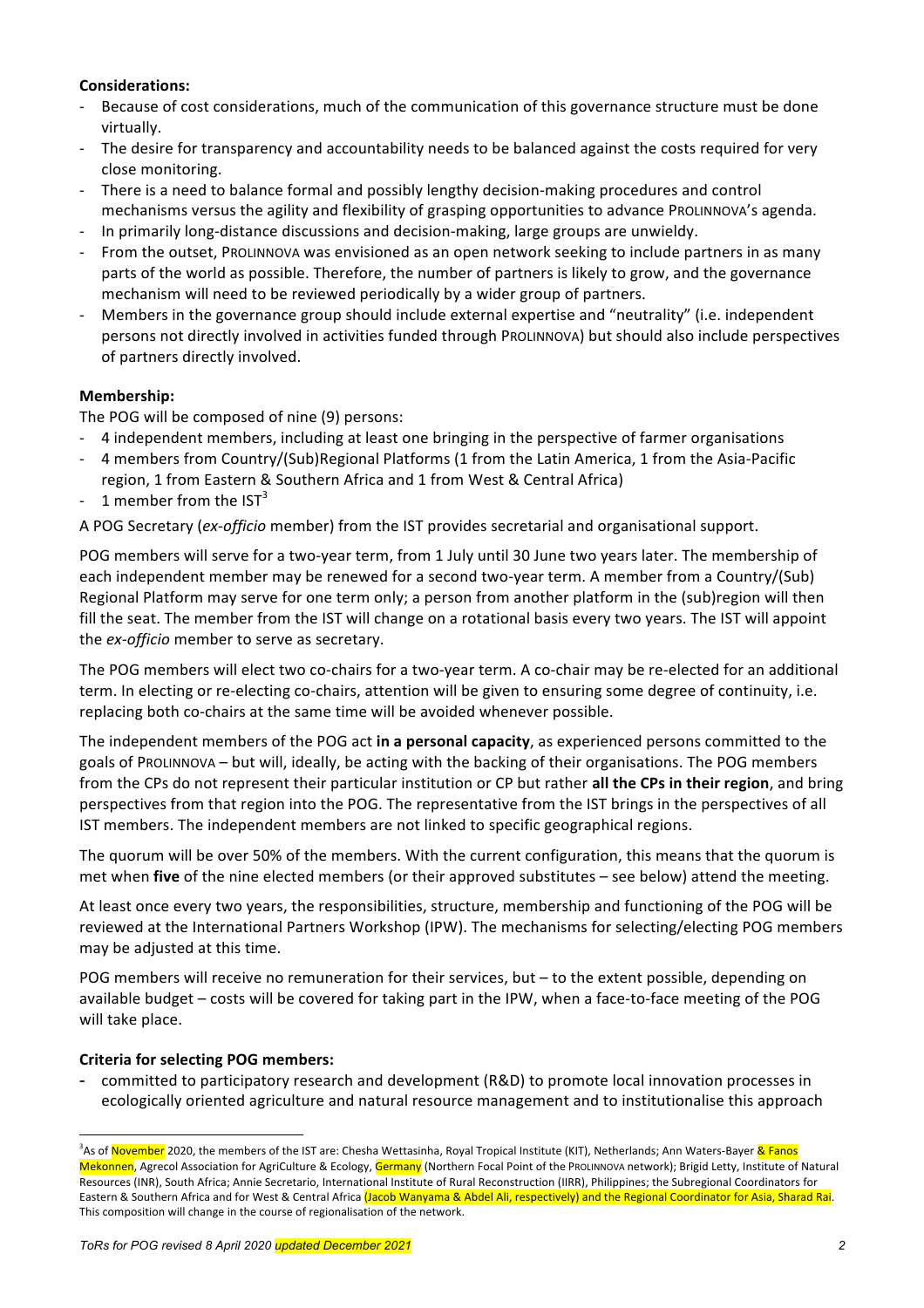- experience in participatory R&D in ecologically oriented agriculture and natural resource management
- willing and able to give time and thought to guiding PROLINNOVA
- access to good electronic communication facilities
- capable of communicating well in English (as there are no funds available for translation)
- in the case of members from Country/(Sub)Regional Platform, active involvement in the platform
- ideally, experience in facilitating multistakeholder platforms or partnerships
- ideally, experience in mobilising resources for R&D projects and programmes.

The maximum level of diversity will be sought in terms of gender, geographical base and institutional background of the POG members.

#### **Procedure for selecting POG members:**

**1. Selection of members from Country Platforms:** Currently (since April 2017), the four seats for CPs in the POG are allocated to four regions: Asia & Pacific, Eastern & Southern Africa, West & Central Africa and Latin America. The POG may revise the allocation of seats in future.

Only CPs defined by the POG as being "active" (see Guidelines #8) are eligible to nominate and vote for POG members. The CPs in each region will organise their own procedure for selecting/electing a person to represent them in the POG. This will be facilitated by the coordinator in each of the four regions.

The active CPs are currently those in Benin, Bolivia, Burkina Faso, Cambodia, Cameroon, Ethiopia, Ghana, India South, Kenya, Mali, Mozambique, Nepal, Peru, Philippines, Senegal, South Africa, Sudan, Tanzania, Timor Leste, Uganda, United Kingdom and Zimbabwe. In order to qualify for a seat in the POG, a region must include at least two active CPs. If there is only one active CP in a region, the POG will decide which POG member from another region will also represent this CP.

**2. Selection of member from IST:** The member institutions in the IST may nominate any number of individuals from the IST, with a justification for each nomination. The POG Secretary will compile all nominations and justifications and will send the list to all IST members. From this list, each member institution will rank the candidates, with 1 as top ranking. The POG Secretary will compile the rankings from the member institutions into an overall ranking of the candidates and will ask the top-ranked candidate to join the POG. If s/he declines, the next-ranked person in the list will be asked.

**3. Selection of independent members:** The CPs and the IST may nominate any number of persons, with a justification for each nomination. The POG Secretary will compile all nominations and justifications and send the list to all CPs and the IST. From this list, each CP will rank the candidates, with 1 as top ranking; one ranking list per CP will be submitted. Each member institution of the IST will rank the candidates and the combined ranking of all member institutions will form the one ranking list submitted from the IST; i.e. the vote of the IST as a whole will be equivalent in weight to the vote of a CP as a whole. The POG Secretary will compile the rankings from the CPs and the IST into an overall ranking of the candidates. It will invite the topranked persons to join the POG. If a person declines, the POG Secretary will invite the next person in the ranking list.

In nominating candidates as independent members, efforts should be made to include:

- persons that come from donor organisations
- persons from national agricultural research systems, subregional or regional R&D fora, or international organisations with background and experience in institutionalising participatory approaches
- persons from NGOs with similar background and experience
- individuals who may no longer be attached to such institutions (e.g. are retired) but have a wealth of relevant experience and influence.

The nominees should be asked, either by the nominator or by the POG Secretary, whether they agree to the nomination, before their names are circulated for the election process.

#### **Procedures for temporary substitution of POG members who cannot attend meetings:**

POG members are expected to participate in person in the annual POG meeting at the time of the IPW and to participate also in the IPW itself in order to enhance engagement with network partners. If, under exceptional cases, a POG member from a CP or the IST finds it impossible to attend a particular POG meeting, s/he may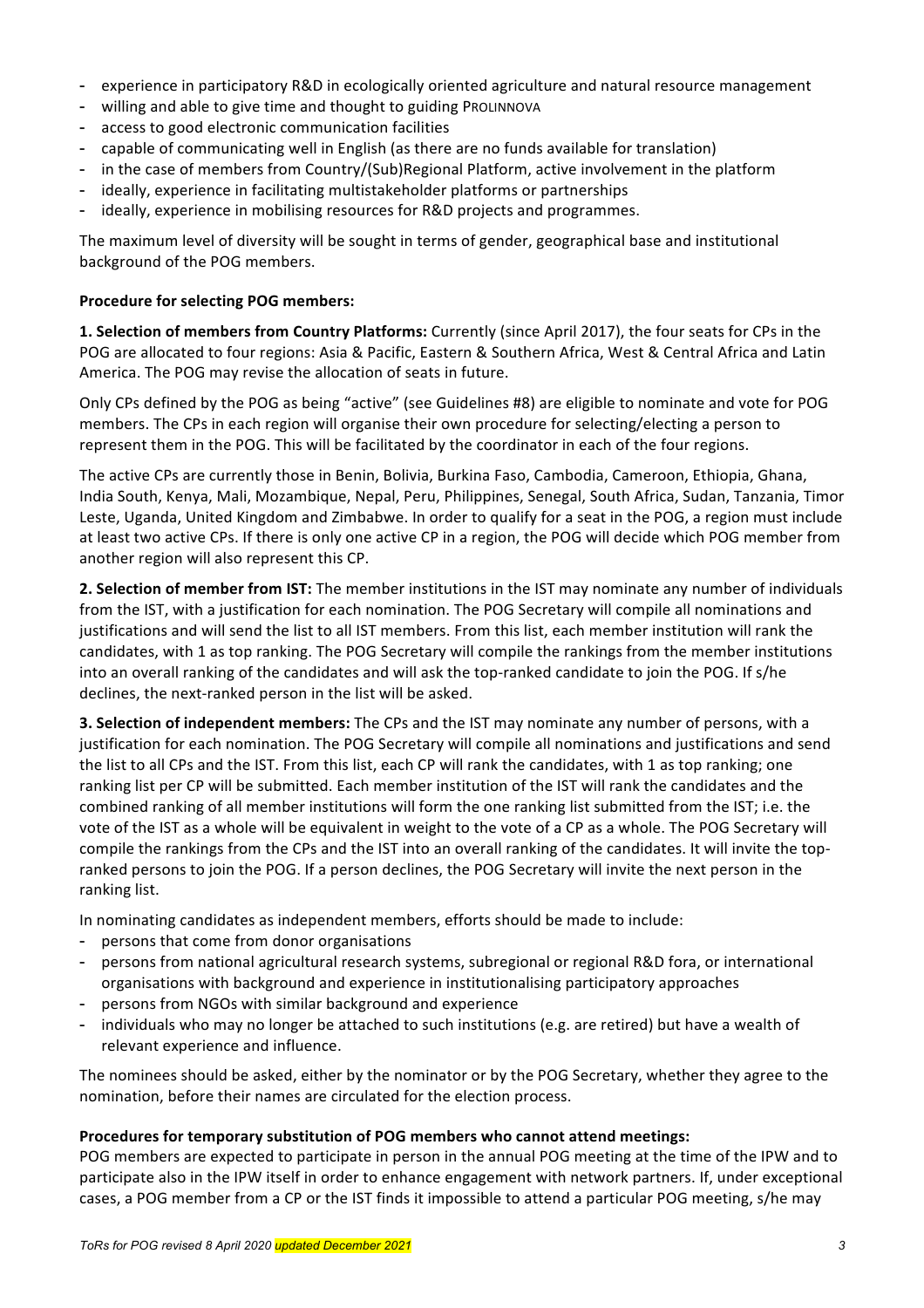propose another person from the region / IST and ask the members of that group (all CP coordinators in the region in question, or all members of the IST, respectively) if anyone objects. If no objection is received by one month before the meeting, the person proposed as substitute will be regarded as POG member and part of the quorum for that particular meeting, with rights of decision-making. If there is any objection, the person proposed as substitute will not attend the meeting.

Prior to the meeting, the POG member will brief the substitute, and this person will consult with partners in the region concerned.

Independent members of the POG who cannot attend a meeting in person may not name substitutes.

If a member cannot join a POG meeting in person but would like to take part via telephone, video or Skype, this virtual participation – if feasible – will be regarded as if it were "real" participation in the meeting. If a POG member communicates directly in this way during the POG meeting and/or contributes in writing prior to the meeting, a substitute may still attend the meeting. However, in relation to the specific point(s) discussed during the telephone, video or Skype communication, only the POG member may contribute to reaching a decision. The substitute will not have a vote on these points.

# Procedures for fully replacing POG members:

In cases where a member is no longer able or willing to serve on the POG, the POG will take action to replace that member. First, it will invite as a member of the POG the person who was the "next-in-line" from the most recent election for that seat in the POG. If, for valid reasons, POG members do not agree with automatic replacement by the next in line, then they may ask the POG Secretary to conduct a new election process to fill that seat in the POG.

A replacement is to be announced within three months after the POG member is no longer able or willing to continue. Reasons for the POG to seek to replace a member could include: not participating in a meeting physically or virtually or not making written contributions, without justification; and/or continuously failing to respond to POG-related correspondence directed to the member. A warning will be given about not attending a meeting without justification and/or failing to communicate, before the POG makes a final decision about replacement.

#### **Orientation of new POG members:**

Outgoing POG members from CPs and the IST are responsible for supporting new POG members from their respective constituencies by way of briefing (handing over) and initial coaching of the new member. In the case of new independent members, the POG co-chairs and POG Secretary will provide a brief orientation.

#### **Implementation of POG activities:**

At least one face-to-face formal meeting of the POG will be held each year at the time of the IPW. A second face-to-face meeting of at least some POG members may be organised when possible, e.g. when several are in the same place for another purpose, e.g. attending an international conference. If the group attending such a meeting is smaller than a quorum and comes to a preliminary decision, this will be circulated to all other POG members for review. The decision can be approved by email if at least five members agree, i.e. the majority of the entire POG.

Between meetings, the POG members will communicate by email, voice-over-mail (e.g. Skype) or telephone/ video-conferencing. The POG members will determine the frequency of meetings (face-to-face or virtual).

Decisions of the POG can be made during face-to-face or virtual meetings as well as by email.

The co-chairs, in consultation with the POG Secretary, will schedule the annual POG meeting and virtual meetings (Skype, video, telephone) with ample advance notice to allow for adequate planning of participation by all POG members. Virtual meetings should be announced at least two weeks in advance.

The POG members from the CPs and the IST are expected to:

- keep themselves informed about what is happening in their region / IST
- consult CPs in their region / IST members about their concerns and bring these into the agenda of the POG
- be able to present clearly issues to the POG that have come up in the region / IST
- contribute to the good functioning and wellbeing of PROLINNOVA